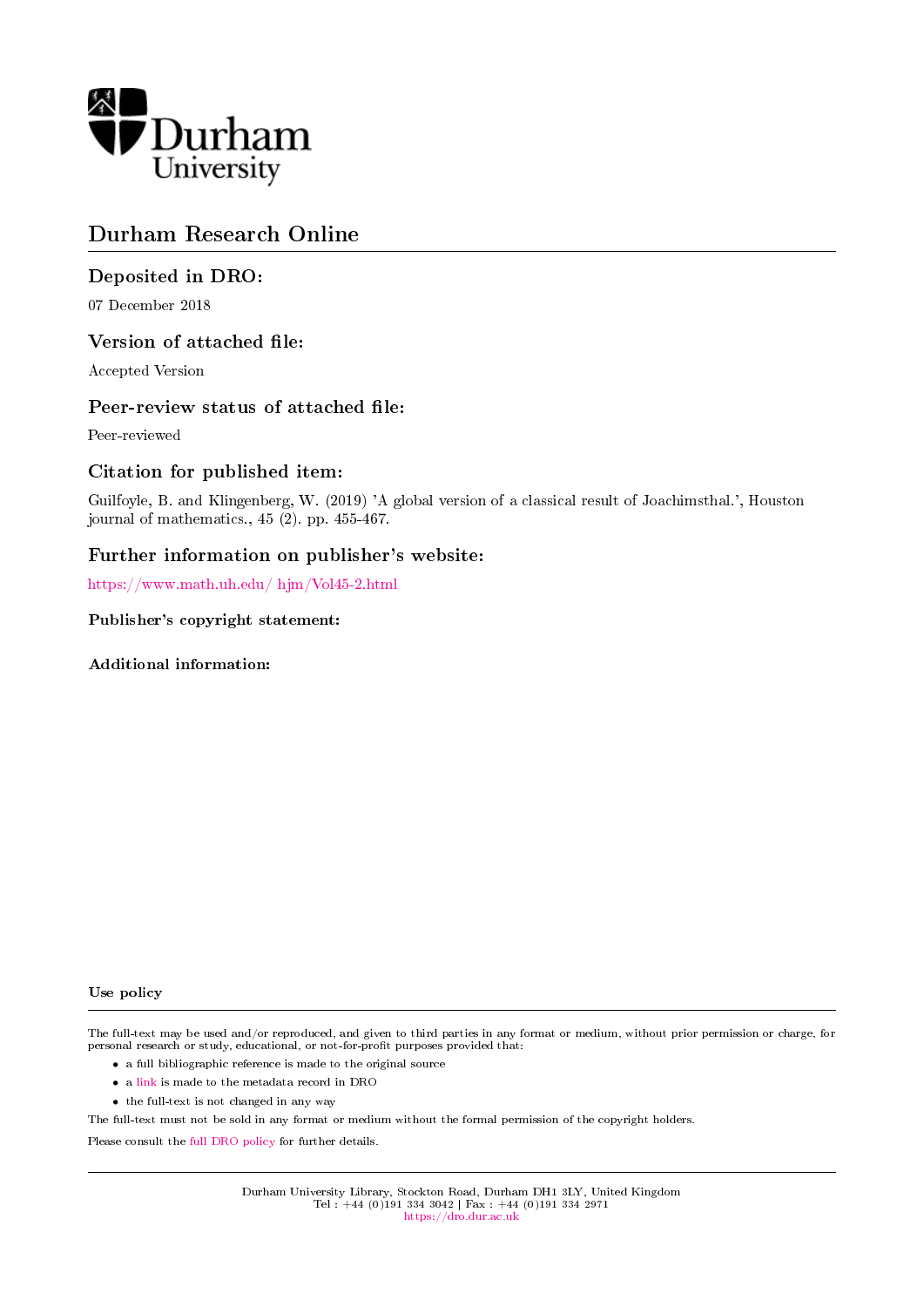### A GLOBAL VERSION OF A CLASSICAL RESULT OF JOACHIMSTHAL

#### BRENDAN GUILFOYLE AND WILHELM KLINGENBERG

Abstract. A classical result attributed to Joachimsthal in 1846 states that if two surfaces intersect with constant angle along a line of curvature of one surface, then the curve of intersection is also a line of curvature of the other surface. In this note we prove a global analogue of this result, as follows.

Suppose that two closed convex surfaces intersect with constant angle along a curve that is not umbilic in either surface. We prove that the principal foliations of the two surfaces along the curve are either both orientable, or both non-orientable.

We prove this by characterizing the constant angle intersection of two surfaces in Euclidean 3-space as the intersection of a surface and a hypersurface in the space of oriented lines. The surface is Lagrangian, while the hypersurface is null, with respect to the canonical neutral Kaehler structure. We establish a relationship between the principal directions of the two surfaces along the intersection curve in Euclidean space, which yields the result.

This method of proof is motivated by topology and, in particular, the slice problem for curves in the boundary of a 4-manifold.

#### 1. INTRODUCTION

A classical result of differential geometry states that if two surfaces,  $S_1$  and  $S_2$ , in  $\mathbb{R}^3$  intersect with constant angle along a line of curvature of  $S_1$ , then the curve of intersection is also a line of curvature of  $S_2$ . In 1846 Joachimsthal proved a special case of this theorem [\[3\]](#page-6-0), while the general case was presented by Bonnet in 1853 [\[1\]](#page-6-1).

In this note we prove a global analogue of this result. That is, consider two closed convex surfaces  $S_1$  and  $S_2$  intersecting transversely along a smooth simple closed curve C. Decompose  $S_1 = D_1^+ \cup_C D_1^ \overline{1}_1^-, S_2 = D_2^{\ddagger} \cup_C D_2^ \frac{1}{2}$ , where  $D_j^{\pm}$  $j^{\pm}$  are closed discs, with  $D_1^-$  defined to be the disc with outward pointing normal given by the normal to  $S_2$  projected onto  $S_1$ , and similarly for  $D_2$  $_2^-$ . We prove

**Main Theorem.** If  $S_1$  and  $S_2$  intersect with constant angle along a curve that is not umbilic in either  $S_1$  or  $S_2$ , then the principal foliations of the two surfaces along the curve are either both orientable, or both non-orientable.

The Main Theorem is proven by characterizing the constant angle intersection of surfaces in  $\mathbb{R}^3$  as the intersection of a surface  $\Sigma$  and a hypersurface  $\mathcal{H}_{\epsilon}$  in the

Date: 18th February 2016.

<sup>1991</sup> Mathematics Subject Classification. Primary: 53B30; Secondary: 53A25.

Key words and phrases. Line of curvature, umbilic, index, space of oriented lines, neutral Kähler structure.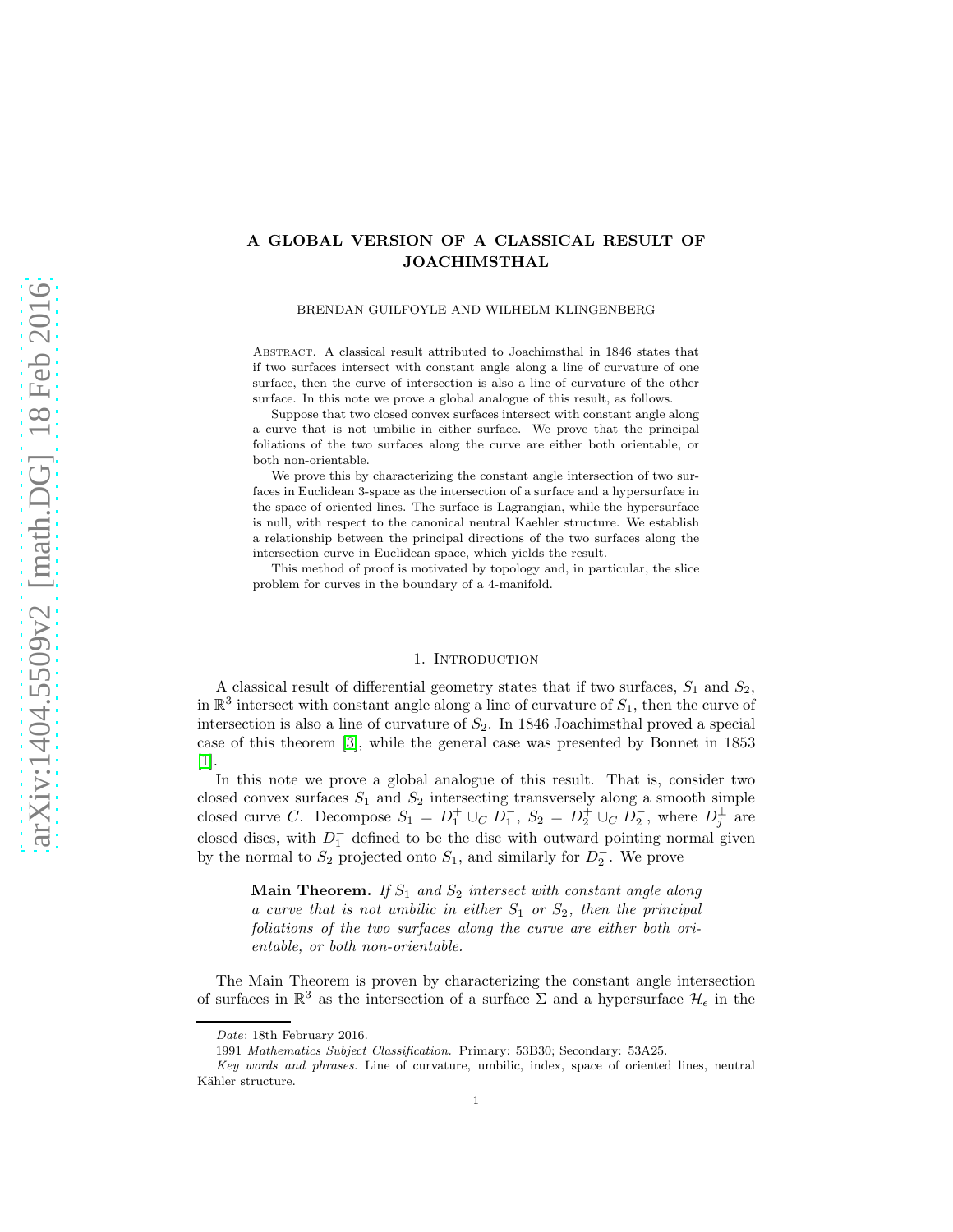space  $\mathbb{L}(\mathbb{R}^3)$  of oriented lines of  $\mathbb{R}^3$ . Here  $\epsilon = \tan(\alpha/2)$ , where  $\alpha$  is the angle of intersection. In this characterization, the surface  $\Sigma$  is a Lagrangian section and  $\mathcal{H}_{\epsilon}$ is a null hypersurface with respect to the neutral Kähler structure on the space of oriented lines. From these geometric properties we relate the principal directions of the surfaces along the intersection (equation [\(2.9\)](#page-6-2)) and the result follows.

Our methods are motivated by topology: the ultimate goal is to investigate whether a knot in the boundary of a 4-manifold is the boundary of a properly embedded disc - the slice problem. As a new geometric model, we propose subsets of  $\mathbb{L}(\mathbb{R}^3)$  and invariants derived from the neutral Kähler structure, which we claim can be utilized to detect obstructions to sliceness.

For surfaces in  $\mathbb{R}^3$ , umbilic points are generically isolated and have a half-integer index associated with them given by the winding number of the principal foliation about the umbilic point. Let D be a disc with non-umbilic boundary and only isolated umbilic points in the interior. The total umbilic index  $i(D)$  is defined to be the sum of the umbilic indices on  $D$  and when the boundary of  $D$  is non-umbilic, it is equal to the winding number of the principal foliation along  $\partial D$ .

From our perspective, umbilic points on S correspond to complex points on  $\Sigma$ and the total complex index  $I(\Sigma) = 2i(D)$  of the corresponding disc in  $\mathbb{L}(\mathbb{R}^3)$  with totally real boundary is a smooth topological invariant [\[5\]](#page-6-3). Thus our main Theorem can be restated as:

$$
I(\Sigma_1^+) = I(\Sigma_2^+) \text{ mod } 2
$$

Alternatively, our result provides a situation where one can bound this invariant by geometric data at the boundary hypersurface. Further results on this topic and its relation to the slice problem will be reported in a forthcoming paper.

#### 2. Proof of the Main Theorem

Let  $S_1$  and  $S_2$  be smooth convex surfaces which intersect along a curve  $C$  at a constant angle  $0 < \alpha < \pi$ .

Split the convex surfaces so that  $S_1 = D_1^+ \cup_C D_1^ _1^-, S_2 = D_2^+ \cup_C D_2^ _2^-$ , where  $D_j^{\pm}$ .j are closed discs, with  $D_1^-$  defined to be the disc with outward pointing normal given by the normal to  $S_2$  projected onto  $S_1$ , and similarly for  $D_2^ _2^-$ , as in the diagram below.



Now transfer this geometric data to the space  $\mathbb{L}(\mathbb{R}^3)$  of oriented lines of Euclidean  $\mathbb{R}^3$ .  $\mathbb{L}(\mathbb{R}^3)$  admits a canonical neutral Kähler structure  $(\mathbb{J}, \mathbb{G}, \Omega)$  that is invariant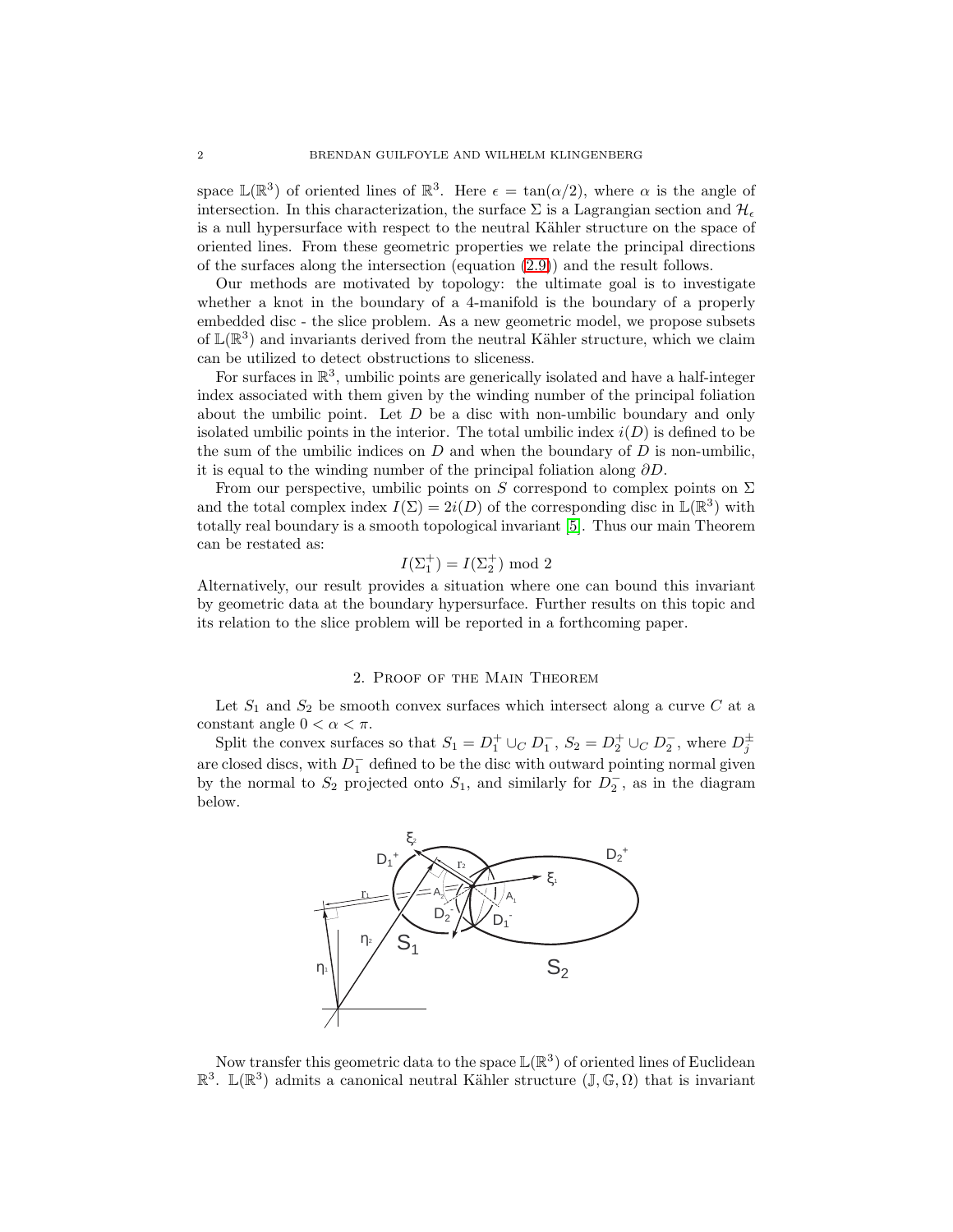under the induced Euclidean action [\[4\]](#page-6-4), and, since  $\mathbb{L}(\mathbb{R}^3)$  is diffeomorphic to  $TS^2$ , write  $T\mathbb{S}^2$  for  $\mathbb{L}(\mathbb{R}^3)$  endowed with this structure.

The surfaces  $S_1$  and  $S_2$  in  $\mathbb{R}^3$  will be treated differently: define  $\mathcal{H}_{\epsilon} \subset T\mathbb{S}^2$  to be the set oriented lines that intersect  $S_1$ , forming an angle  $\alpha$  with the outward normal, and define  $\Sigma \subset T\mathbb{S}^2$  be the set of oriented lines normal to  $S_2$ . Clearly these are 3- and 2-dimensional submanifolds of  $T\mathbb{S}^2$ , the latter being diffeomorphic to a 2-sphere while the former is diffeomorphic to a circle bundle over the 2-sphere .

The submanifolds  $\mathcal{H}_{\epsilon}$  and  $\Sigma$  intersect transversely along the curve  $\mathcal{C} \subset T\mathbb{S}^2$  which consists of the oriented normal lines to  $S_2$  along the curve  $C = S_1 \cap S_2 \subset \mathbb{R}^3$ . The constant angle condition in  $\mathbb{R}^3$  has been translated to an intersection condition for certain submanifolds in  $T\mathbb{S}^2$ . We now describe the geometric properties of these submanifolds.

Starting with  $\Sigma$ , the set of oriented normals to the convex surface  $S_2$ . This is a Lagrangian section of the bundle  $T\mathbb{S}^2 \to \mathbb{S}^2$  and is locally described by the gradient of the support function  $r_2 : \mathbb{S}^2 \to \mathbb{R}$ .

We now utilize local holomorphic coordinates  $(\xi, \eta)$  on  $T\mathbb{S}^2$  to describe this -see [\[4\]](#page-6-4) and references therein for further details. The complex coordinate  $\xi$  is the standard holomorphic coordinate on  $\mathbb{S}^2$  – {south pole} giving the direction of the oriented line, while the complex coordinate  $\eta$  gives the perpendicular distance of the line to the origin. Together they yield

$$
(\xi, \eta) \leftrightarrow \eta \frac{\partial}{\partial \xi} + \bar{\eta} \frac{\partial}{\partial \bar{\xi}} \in T_{\xi} \mathbb{S}^2.
$$

The surface  $\Sigma$  is the section  $\xi \mapsto (\xi, \eta = \eta_2(\xi, \bar{\xi}))$  where

<span id="page-3-1"></span>
$$
\eta_2 = \frac{1}{2}(1+\xi\bar{\xi})^2 \frac{\partial r_2}{\partial \xi},\tag{2.1}
$$

and this is Lagrangian as

$$
\frac{\partial}{\partial \xi} \left( \frac{\eta_2}{(1 + \xi \bar{\xi})^2} \right) = \frac{\partial}{\partial \bar{\xi}} \left( \frac{\bar{\eta}_2}{(1 + \xi \bar{\xi})^2} \right).
$$

Define

$$
\sigma_2 = -\frac{\partial \bar{\eta}_2}{\partial \xi} \qquad \qquad \psi_2 = r_2 + (1 + \xi \bar{\xi})^2 \frac{\partial}{\partial \xi} \left( \frac{\eta_2}{(1 + \xi \bar{\xi})^2} \right) \qquad \qquad \kappa_2 = \psi_2^2 - |\sigma_2|^2.
$$

If  $R_1$  and  $R_2$  are the radii of curvature of  $S_2$ , then

$$
\sigma_2 \bar{\sigma}_2 = \frac{1}{4} (R_1 - R_2)^2 \qquad \psi_2 = \frac{1}{2} (R_1 + R_2) \qquad \kappa_2 = R_1 R_2.
$$

Thus umbilic points on  $S_2$  are precisely the complex points on  $\Sigma$ , while the half of the argument of  $\sigma_2$  determines the principal directions of the surface  $S_2$ .

Let  $(\xi, \eta = \eta_1(\xi, \overline{\xi}))$ ,  $r_1, \sigma_1, \psi_1$  and  $\kappa_1$  be the analogous quantities for the surface  $S_1$  and its associated Lagrangian section.

We turn now to  $\mathcal{H}_{\epsilon}$ , the oriented lines making a fixed angle  $\alpha$  with  $S_1$ . To write this in local coordinates, note the following:

<span id="page-3-0"></span>**Lemma 1.** Given  $\xi_1 \in \mathbb{S}^2$ , the points on  $\mathbb{S}^2$  forming an angle  $0 < \alpha < \pi$  with  $\xi_1$  is a circle parameterized by

$$
\xi_2 = \frac{\xi_1 + \epsilon e^{iA_1}}{1 - \bar{\xi}_1 \epsilon e^{iA_1}},
$$

for  $A_1 \in [0, 2\pi)$ , where  $\epsilon = \tan(\alpha/2)$ .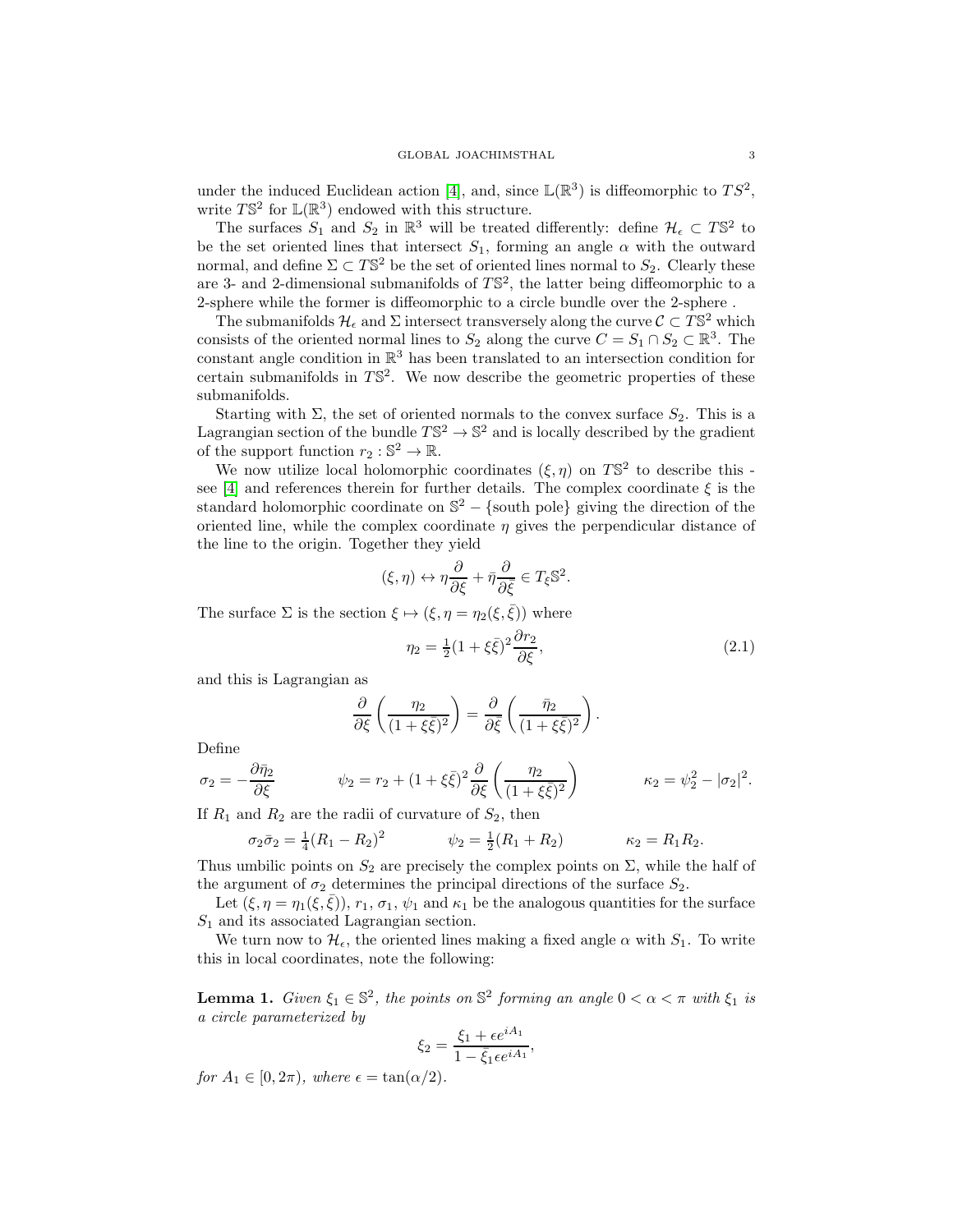*Proof.* If  $\xi_1 \leftrightarrow \vec{X}_1$  and  $\xi_2 \leftrightarrow \vec{X}_2$ , then

$$
\vec{X}_1 \cdot \vec{X}_2 = \frac{2\xi_1 \bar{\xi}_2 + 2\xi_2 \bar{\xi}_1 + (1 - \xi_1 \bar{\xi}_1)(1 - \xi_2 \bar{\xi}_2)}{(1 + \xi_1 \bar{\xi}_1)(1 + \xi_2 \bar{\xi}_2)} = \frac{1 - \epsilon^2}{1 + \epsilon^2} = \cos \alpha,
$$
 as claimed.

Note that the above relationship can be inverted to

$$
\xi_1 = \frac{\xi_2 + \epsilon e^{iA_2}}{1 - \bar{\xi}_2 \epsilon e^{iA_2}},
$$

where the angles  $A_1$  and  $A_2$  are related by

<span id="page-4-3"></span>
$$
e^{iA_2} = -\frac{e^{iA_1} - \epsilon \xi_1}{e^{-iA_1} - \epsilon \bar{\xi}_1} e^{-iA_1}.
$$
 (2.2)

Now suppose we have an oriented line  $(\xi_1, \eta_1)$  and a point  $(z, t)$  on this line. Thus, for some  $r_1 \in \mathbb{R}$ 

<span id="page-4-0"></span>
$$
z = \frac{2(\eta_1 - \bar{\xi}_1^2 \bar{\eta}_1)}{(1 + \xi_1 \bar{\xi}_1)^2} + \frac{2\xi_1}{1 + \xi_1 \bar{\xi}_1} r_1
$$
  

$$
t = -\frac{2(\xi_1 \bar{\eta}_1 + \bar{\xi}_1 \eta_1)}{(1 + \xi_1 \bar{\xi}_1)^2} + \frac{1 - \xi_1 \bar{\xi}_1}{1 + \xi_1 \bar{\xi}_1} r_1.
$$
  
(2.3)

Suppose further that  $(\xi, \eta)$  is another oriented line that passes through  $(z, t)$  and forms an angle  $\alpha$  with  $(\xi_1, \eta_1)$ . The former fact means that:

$$
\eta = \frac{1}{2}(z - 2t\xi_2 - \bar{z}\xi_2^2).
$$

Substituting the expressions for z and t, and for  $\xi_2$  from Lemma [1,](#page-3-0) we conclude that the set of oriented lines that intersect  $(\xi_1, \eta_1)$  at a parameter  $r = r_1$ , forming an angle  $\alpha$ , is a circle in TS<sup>2</sup> parameterized by  $A_1 \in [0, 2\pi)$  as follows

$$
\xi = \frac{\xi_1 + \epsilon e^{iA_1}}{1 - \bar{\xi}_1 \epsilon e^{iA_1}} \qquad \eta = \frac{\eta_1 - \epsilon^2 e^{2iA_1} \bar{\eta}_1 - \epsilon (1 + \xi_1 \bar{\xi}_1) e^{iA_1} r_1}{(1 - \bar{\xi}_1 \epsilon e^{iA_1})^2},
$$

where  $\epsilon = \tan(\alpha/2)$ .

As  $(\xi_1, \eta_1)$  vary over the surface set of normal lines to  $S_1$ , the above equations trace out the hypersurface  $\mathcal{H}_{\epsilon} \subset T\mathbb{S}^2$ , which is in fact null with respect to the neutral Kähler metric.

By assumption  $\Sigma$  and  $\mathcal{H}_{\epsilon}$  intersect in the curve C, consisting of the oriented normal lines to  $S_2$  along the curve of intersection  $C = S_1 \cap S_2$ . Parameterize the curve so that  $C$  is given by equations  $(2.3)$  where everything now depends upon a parameter u.

Note that

<span id="page-4-2"></span>
$$
\frac{d\eta_1}{du} = \frac{\partial \eta_1}{\partial \xi_1} \frac{d\xi_1}{du} + \frac{\partial \eta_1}{\partial \bar{\xi}_1} \frac{d\bar{\xi}_1}{du} = \left(\psi_1 - r_1 + \frac{2\bar{\xi}_1 \eta_1}{1 + \xi_1 \bar{\xi}_1}\right) \frac{d\xi_1}{du} - \bar{\sigma}_1 \frac{d\bar{\xi}_1}{du},\tag{2.4}
$$

and

<span id="page-4-1"></span>
$$
\frac{dr_1}{du} = \frac{\partial r_1}{\partial \xi_1} \frac{d\xi_1}{du} + \frac{\partial r_1}{\partial \bar{\xi}_1} \frac{d\bar{\xi}_1}{du} = \frac{2\bar{\eta}_1}{(1 + \xi_1 \bar{\xi}_1)^2} \frac{d\xi_1}{du} + \frac{2\eta_1}{(1 + \xi_1 \bar{\xi}_1)^2} \frac{d\bar{\xi}_1}{du},\tag{2.5}
$$

where we have used equation [\(2.1\)](#page-3-1) and the definitions of  $\sigma_1$  and  $\psi_1$ . Identical expressions hold for the derivatives of  $\eta_2$  and  $r_2$  with all subscripts changed from 1 to 2.

This yields the following: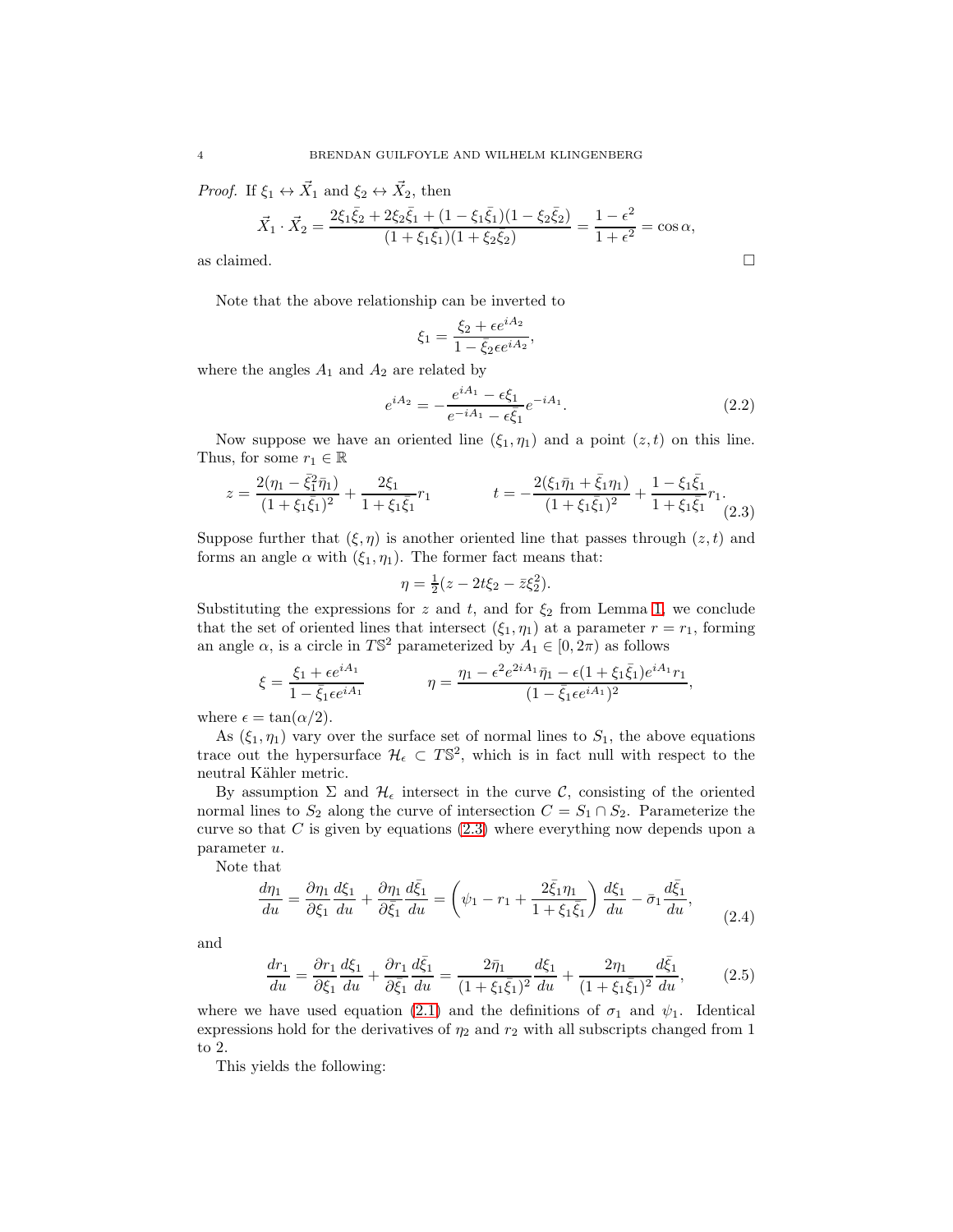**Lemma 2.** To fix unit parameterization of the curve  $C$  set

<span id="page-5-0"></span>
$$
\frac{d\xi_1}{du} = \frac{(1 + \xi_1 \bar{\xi}_1)}{2\kappa_1} \left[ \psi_1 e^{i(A_1 + \beta)} + \bar{\sigma}_1 e^{-i(A_1 + \beta)} \right],\tag{2.6}
$$

for  $\beta(u) \in [0, 2\pi)$ . The curve C of oriented lines are tangent to C iff  $\beta = 0$  or  $\pi$ , while, the oriented lines are normal to C iff  $\beta = \pi/2$  or  $3\pi/2$ .

In summary, the intersection curve  $\mathcal C$  in  $T\mathbb S^2$  is the solution to the two complex equations

<span id="page-5-1"></span>
$$
\xi_2 = \frac{\xi_1 + \epsilon e^{iA_1}}{1 - \bar{\xi}_1 \epsilon e^{iA_1}} \qquad \eta_2 = \frac{\eta_1 - \epsilon^2 e^{2iA_1} \bar{\eta}_1 - (1 + \xi_1 \bar{\xi}_1) \epsilon e^{iA_1} r_1}{(1 - \bar{\xi}_1 \epsilon e^{iA_1})^2},
$$
(2.7)

where all quantities depend on  $u$ . In the second equation we use the given graph function  $\eta_1(u) = \eta_1(\xi_1(u), \bar{\xi}_1(u))$ , and similarly for  $\eta_2$ . Thus we have five real unknowns encoded in  $(\xi_1, \xi_2, A_1)$  and four real equations, yielding a one dimensional solution set parameterized by  $u$ .

Now differentiate the first of these equations with respect to  $u$  and use equation [\(2.6\)](#page-5-0) with  $\beta = pi/2$  to get

$$
\frac{d\xi_2}{du} = \frac{i(1+\xi_1\bar{\xi}_1)e^{iA_1}}{2(1-\bar{\xi}_1\epsilon e^{iA_1})^2} \left[2\epsilon \frac{dA_1}{du} + \epsilon(\epsilon e^{2iA_1} + e^{iA_1}\xi_1)\frac{\sigma_1}{\kappa_1} + (e^{-iA_1}\epsilon \bar{\xi}_1 - e^{-2iA_1})\frac{\bar{\sigma}_1}{\kappa_1} - (\epsilon(e^{iA_1}\bar{\xi}_1 + e^{-iA_1}\xi_1) + \epsilon^2 - 1)\frac{\psi_1}{\kappa_1}\right].
$$
\n(2.8)

Differentiate the second equation of  $(2.7)$  with respect to u and use equations  $(2.5)$ ,  $(2.6)$  and  $(2.8)$ , along with  $(2.4)$  and the analogous equation for  $\eta_2$ . The result, after some computation and rearrangement, is

$$
(1 - e^{iA_1} \epsilon \bar{\xi}_1)^2 \bar{\sigma}_2 \left[ 2\epsilon \kappa_1 \frac{dA_1}{du} + (-e^{2iA_1} + e^{iA_1} \epsilon \xi_1) \sigma_1 \right.+ \epsilon (e^{-iA_1} \bar{\xi}_1 + \epsilon e^{-2iA_1}) \bar{\sigma}_1 - (\epsilon (e^{iA_1} \bar{\xi}_1 + e^{-iA_1} \xi_1) + \epsilon^2 - 1) \psi_1 \right] + (e^{iA_1} - \epsilon \xi_1)^2 \psi_2 \left[ 2\epsilon \kappa_1 \frac{dA_1}{du} + \epsilon (\epsilon e^{2iA_1} + e^{iA_1} \xi_1) \sigma_1 \right.+ (e^{-iA_1} \epsilon \bar{\xi}_1 - e^{-2iA_1}) \bar{\sigma}_1 - (\epsilon (e^{iA_1} \bar{\xi}_1 + e^{-iA_1} \xi_1) + \epsilon^2 - 1) \psi_1 \right] - (1 + \epsilon^2) \kappa_1 (e^{iA_1} - \epsilon \xi_1)^2 = 0.
$$

Taking the complex conjugate of this equation and eliminating the derivative of  $A_1$  we get

$$
\frac{\sigma_1 e^{2A_1 i} - \bar{\sigma}_1 e^{-2A_1 i}}{\kappa_1} - \frac{\sigma_2}{\kappa_2} \frac{(e^{iA_1} - \epsilon \xi_1)^2}{(1 - e^{iA_1} \epsilon \bar{\xi}_1)^2} + \frac{\bar{\sigma}_2}{\kappa_2} \frac{(1 - e^{iA_1} \epsilon \bar{\xi}_1)^2}{(e^{iA_1} - \epsilon \xi_1)^2} = 0.
$$

Finally, recalling equation [\(2.2\)](#page-4-3), we obtain

$$
\frac{\sigma_1 e^{2A_1 i} - \bar{\sigma}_1 e^{-2A_1 i}}{\kappa_1} - \frac{\sigma_2 e^{2A_2 i} - \bar{\sigma}_2 e^{-2A_2 i}}{\kappa_2} = 0.
$$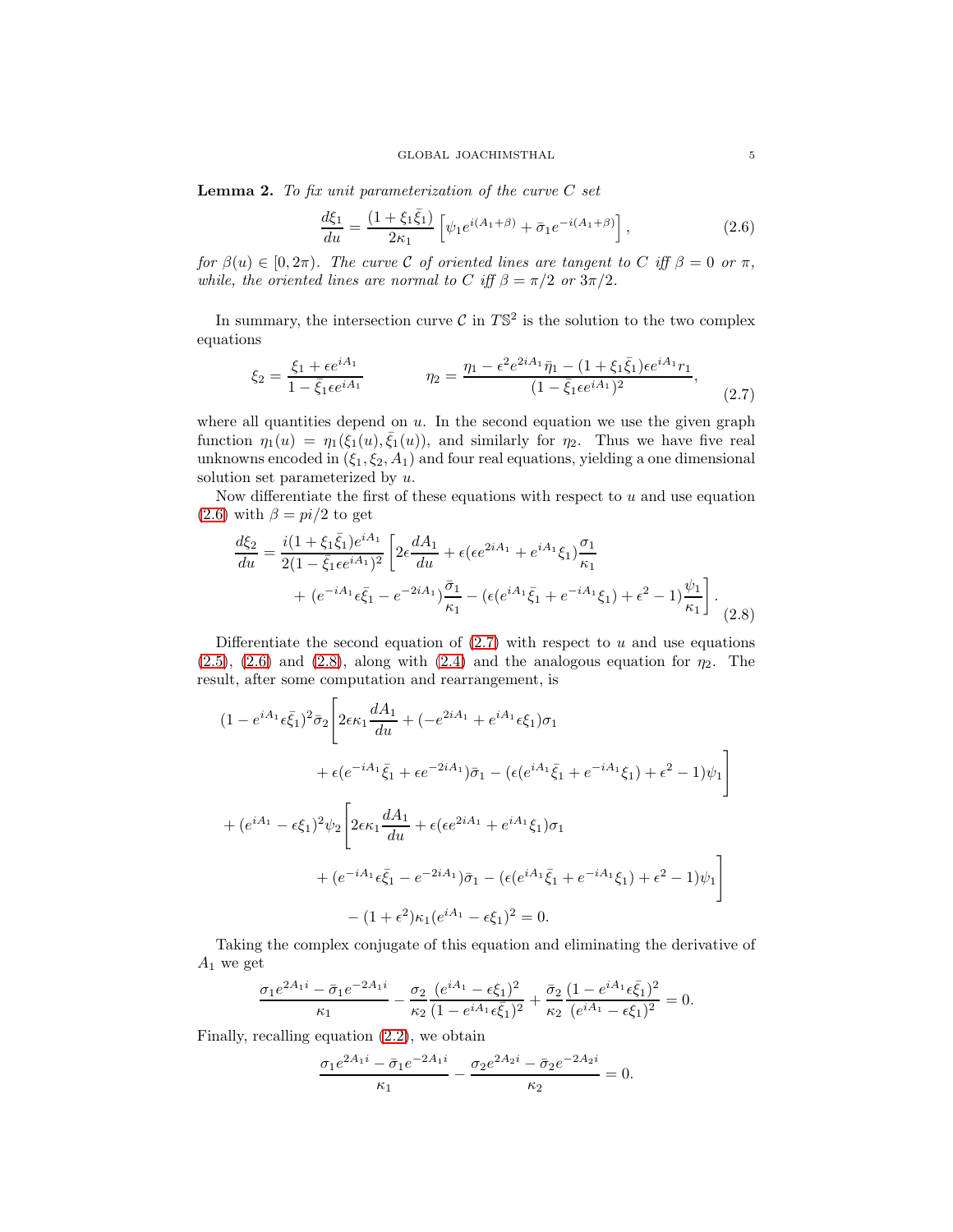To transfer this to back to Euclidean 3-space, denote the principal curvatures of  $S_1$  by  $(\lambda_1, \mu_1)$  and those of  $S_2$  by  $(\lambda_2, \mu_2)$ . Let  $\phi_1$  be the angle between the principal direction of  $S_1$  and the intersection curve and  $\phi_2$  the corresponding angle on  $S_2$ . The last equation can now be succinctly written

<span id="page-6-2"></span>
$$
(\lambda_1 - \mu_1)\sin\phi_1 - (\lambda_2 - \mu_2)\sin\phi_2 = 0.
$$
 (2.9)

Thus we obtain Joachimsthal's Theorem: C is a line of curvature on  $S_1$  iff it is a line of curvature on  $S_2$ . A further result of Joachimsthal's also follows: if  $S_1$  is a sphere (so that  $\sigma_1 = 0$ ) and the surface  $S_2$  intersects it at constant angle, then  $\sigma_2 e^{2iA_2} - \bar{\sigma}_2 e^{-2iA_2} = 0$  and so C is a line of curvature on  $S_2$ . Note that this equation states that the geodesic torsion of the intersection curve on the two surfaces are equal [\[2\]](#page-6-5).

Moreover, if C contains no umbilic points on  $S_1$  or  $S_2$ , the winding numbers of the maps  $\phi_1, \phi_2 : S^1 \to S^1$  count the total umbilic index inside the curve on each surface, where the inside is determined by the outward pointing normals - see Theorem 4 of [\[4\]](#page-6-4).

For simplicity, write  $f_1 = \lambda_1 - \mu_1$  and  $f_2 = \lambda_2 - \mu_2$  so that the derivative of equation  $(2.9)$  with respect to u is

<span id="page-6-6"></span>
$$
f'_1 \sin \phi_1 + f_1 \cos \phi_1 \phi'_1 = f'_2 \sin \phi_2 + f_2 \cos \phi_2 \phi'_2 \tag{2.10}
$$

If  $\phi_1 \neq \phi_2$  everywhere along the curve then the winding numbers of the principal foliations are equal and the Theorem holds. Otherwise, choose a point  $p \in C$  =  $S_1 \cap S_2$  such that  $\phi_1(p) = \phi_2(p)$ . By a deformation of the surfaces preserving constant angle we can also assure that  $\phi'_1(p) \neq 0$  (an open condition).

By a choice of parameterization of the intersection curve  $C$  we can set  $p$  to be  $u = 0$  and  $u = 2\pi$ . Furthermore, by a rotation of the complex coordinates  $\xi$  we can set  $\phi_1(0) = \phi_2(0) = 0$ . Then  $\phi_1(2\pi) = n\pi$  and  $\phi_2(2\pi) = m\pi$  for some  $n, m \in \mathbb{Z}$ . Each principal foliation is orientable or non-orientable along  $C$  according to whether the winding numbers  $n$  or  $m$  is even or odd, respectively.

Now evaluating equation [\(2.10\)](#page-6-6) at  $u = 0$  and  $u = 2\pi$  we find

$$
f_1(p)\phi'_1(p) = f_2(p)\phi'_2(p) \qquad (-1)^n f_1(p)\phi'_1(p) = (-1)^m f_2(p)\phi'_2(p).
$$

Since none of  $f_1, f_2, \phi'_1$  or  $\phi'_2$  vanish at p, both of these equations hold only if  $n = m + 2k$  for some  $k \in \mathbb{Z}$ . Thus the foliations are both orientable or both non-orientable, as claimed.

 $\Box$ 

#### **REFERENCES**

- <span id="page-6-5"></span><span id="page-6-1"></span>[1] O. Bonnet, Mémoire sur la théorie générale des surfaces, J. École Polytechnique 35 (1853).
- <span id="page-6-0"></span>[2] M.P. DoCarmo, Differential geometry of curves and surfaces, Prentice-Hall, New Jersey, 1976.
- [3] F. Joachimsthal, Demonstrationes theorematum ad superficies curvas spectantium, J. Reine Angew. Math. 30 (1846) 347–350.
- <span id="page-6-4"></span>[4] B. Guilfoyle and W. Klingenberg, An indefinite Kähler metric on the space of oriented lines, J. London Math. Soc. 72, (2005) 497–509.
- <span id="page-6-3"></span>[5] H.F. Lai, Characteristic classes of real manifolds immersed in complex manifolds, Trans. Amer. Math. Soc. 172 (1972), 1–33.